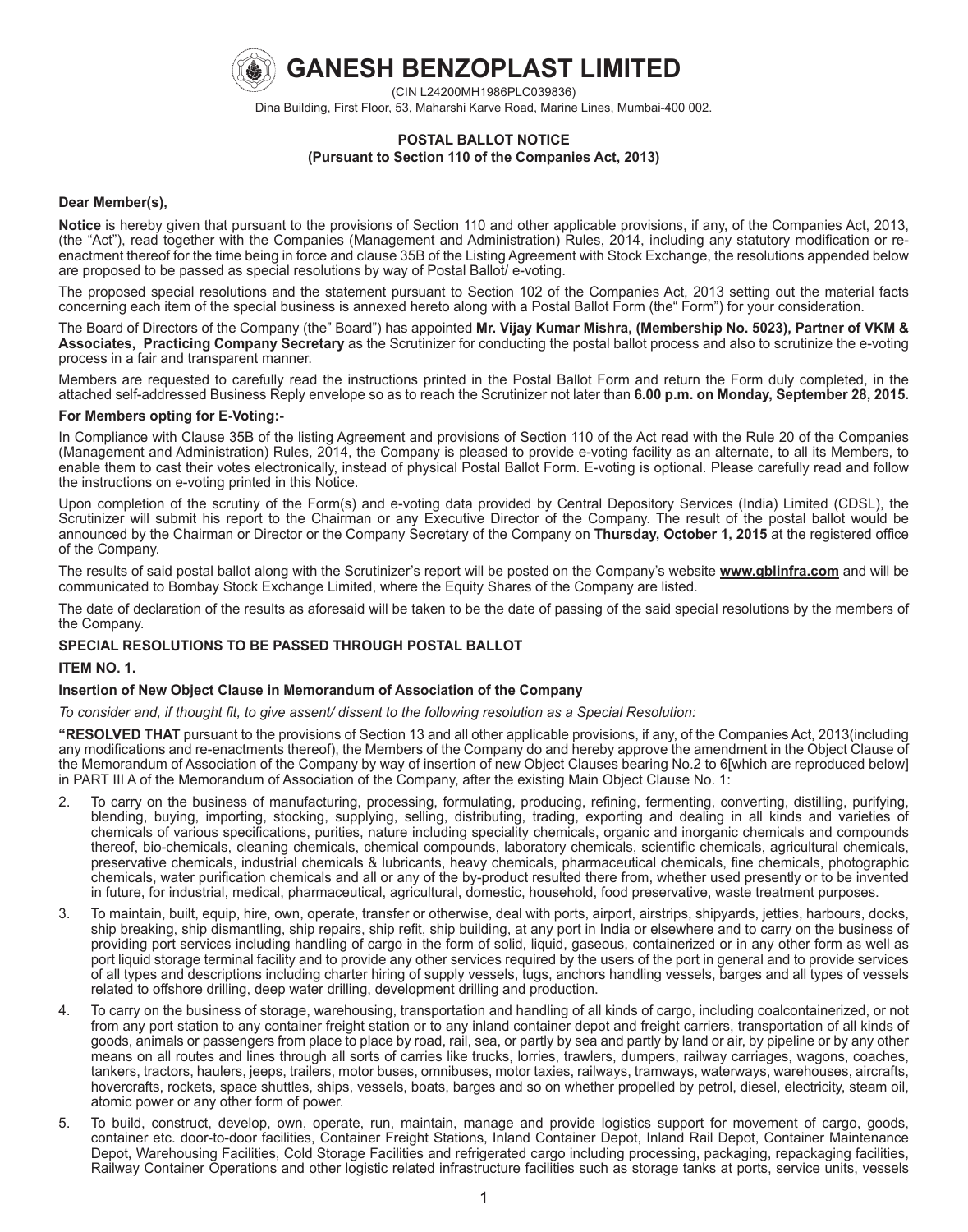whether fixed to the soil or built in ships, railway rolling stock, ships, plants, pipes, pumps, godowns, storage spaces and to employ the same in the liquid storage and transport of all kinds of organic and inorganic chemicals(including petrochemicals), oils, alchohol, molasses and any other products of the company or for the products and merchandise of any other company, firm or person.

6. To carry on the business of clearing and forwarding agents, freight agents, steamer agents, chartering agents, courier and cargo handlers, handling and haulage contractors, warehousemen, common carriers by land, rail, water and air, container agents, to handle goods and passengers within the country and outside and to carry on the business of tour and travel operators and to act as customs agents, wharfingers, landing agents, stevedores and longshoremen.

**RESOLVED FURTHER THAT** the Board be and is hereby authorized to do all such act, deeds, matters and things as it may, in itsabsolute, discretion, deem necessary and with power to settle questions, difficulties or doubts that may be arise in this regards without requiring the Board to secure any further approval of the Members of the Company"

## **ITEM NO. 2.**

#### **Making investments, giving loans/ guarantees or providing securities for and on behalf of any Person and/or Body Corporate including Subsidiary Companies**

*To consider and, if thought fit, to give assent/dissent, to the following resolution as a Special Resolution:*

**"RESOLVED THAT** pursuant to the provisions of Section 186 of the Companies Act, 2013 and any other applicable provisions.of the Companies Act, 2013 and rules made there under (including any statutory modification thereof for the time being in force and as may be enacted from time to time), subject to such approvals, consents, sanctions and permissions , as may be necessary and the Articles of Association of the Company and all other provisions of applicable laws, consent of the members of the Company be and is hereby accorded to the Board of Directors of the Company (hereinafter referred to as the "Board",which term shall include any Committee constituted by the Board or any persons) authorized by the Board to exercise the powers conferred on the Board by this Resolution) to:

- i. make loans from time to time on such terms and conditions as it may deem expedient to any person or other body corporate ;
- ii. give on behalf of any person, body corporate, any guarantee, or provide security in connection with a loan made by any other person to, or to any other person by any body corporate; and
- iii. acquire by way of subscription, purchase or otherwise the securities of any other body corporate,

in excess of the limits prescribed under Section 186 of the Companies Act, 2013 up to an aggregate sum of Rs. 500 crores,notwithstanding that the aggregate of loans and investments so far made, the amounts for which guarantee or security so far provided to, along with the investments, loans, guarantee or security proposed to be made or given by the Board may exceed sixty per cent of its paid-Up share capital, free reserves and securities premium account or one hundred per cent of its free reserves and securities premium account , whichever is more .

**RESOLVED FURTHER THAT** the consent of the Company be and is hereby accorded to the Board to invest in the subsidiaries, associates. related parties , make loans to them; provide guarantees/security on their behalf, to person, within the limits, if any, as may be applicable from time to time and on such terms and conditions as may be deemed fit and expedient.

**RESOLVED FURTHER THAT** the Board be and is hereby authorized to negotiate the terms and conditions of the above said investments, loan(s) , security(ies) or guarantee(s) as they deem fit and in the best interest of the Company and take all such steps as may be necessary to complete the same.

**RESOLVED FURTHER THAT** the Board be and is hereby authorized to do all such acts, deeds, matters and things as it may, in its absolute discretion, deem necessary and with power to settle questions, difficulties or doubts that may arise in this regard without requiring the Board to secure any further approval of the Members of the Company."

### **BY ORDER OF THE BOARD**

**Ekta Dhanda Company Secretary**

#### **Date: August 14, 2015**

#### **Regd. Office:**

Dina Building, First Floor, 53, Maharshi Karve Road, Marine Lines, Mumbai-400 002. CIN L24200MH1986PLC039836

## **NOTES :**

- 1. The Explanatory Statements pursuant to Section 102(1) of the Companies Act, 2013 read with Rule 22 of the Companies (Management and Administration) Rules, 2014 ('the Rules'), in respect of the item no. 1 and 2 is annexed hereto.
- 2. The Notice is being sent to all the members by the prescribed mode under the Rule (and also electronically by email to those members who have registered their email IDs with the Company), whose names appear in the Register of Members/ Record of Depositories (Cutoff Date) as on **August 14, 2015**.The members, whose name appears in the Register of Members / Record of Depositories as on **August 14, 2015** will only be considered for voting.
- 3. Members desiring to exercise their vote by Physical Postal Ballot are requested to carefully read the instructions printed in the Postal Ballot Form and return the same duly completed in the enclosed self-addressed postage pre-paid business reply envelope.Postage will be borne and paid by the Company. However, Postal Ballot Form(s), if sent by courier or by registered post at the expense of the Member(s) will also be accepted. The Postal Ballot Form(s) may also be deposited personally at the Scrutinizer's address. Duly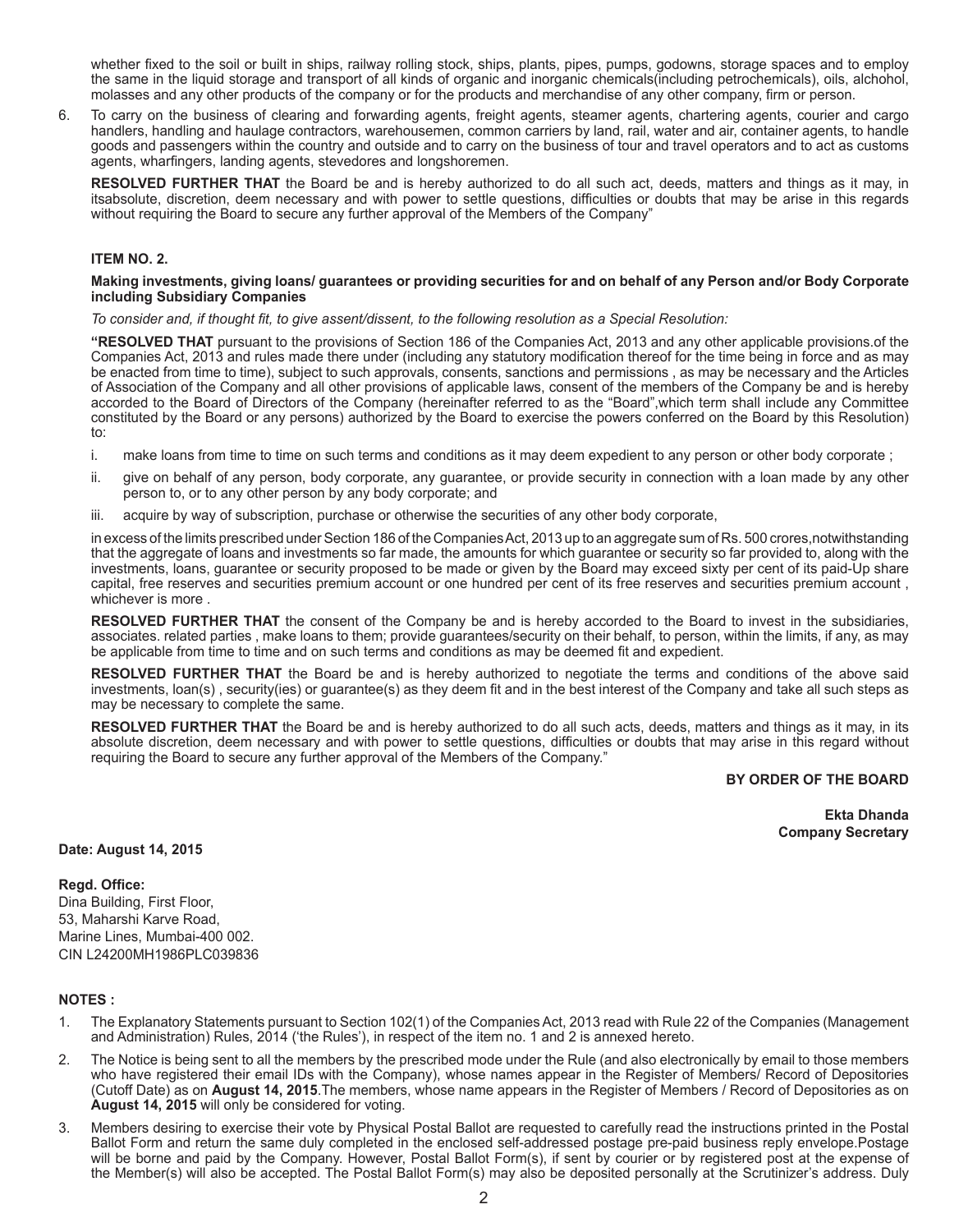completed Postal Ballot(s) should reach the Scrutinizer not later than **6.00 p.m. on Monday, September 28, 2015** to be eligible for being considered, falling which, it will be strictly treated as if no reply has been received from the Member. Unsigned / blank / incomplete / defaced / mutilated /incorrectly ticked Postal Ballot Forms will be rejected. Members desiring to exercise their vote through e-voting are requested to refer the instructions mentioned at **Sr. NO.5** below.

- 4. In compliance with the provisions of Section 108 of the Companies Act, 2013 read with the Companies (Managementand Administration) Rules, 2014 and Clause 35B of the Listing Agreement, the Company is offering e-voting facility to all the Members of the Company. For this purpose, the Company has entered into an agreement with Central Depository Services (India) Limited (CDSL) for facilitating e-voting facility to enable the Members to cast their votes electronically instead of dispatching Postal Ballot Form.
- 5. The procedure and instructions for Members for exercising their vote through e-voting are as under:
	- a) The voting period begins on **Saturday, August 29, 2015 at 10.00 a.m. and ends on Monday, September 28, 2015 at 5.00 p.m.** During this period shareholders' of the Company, holding shares either in physical form or in dematerialized form, as on the cut-off date i.e. **August 14, 2015,** may cast their vote electronically. The e-voting module shall be disabled by CDSL for voting after **5.00 p.m. on September 28, 2015.**
	- b) Members holding shares in physical or in demat form as on **August 14, 2015** shall only be eligible for e-voting.
	- c) The shareholders should log on to the e-voting website **www.evotingindia.com**
	- d) Click on Shareholders.
	- e) Now Enter your User ID;
		- i. For CDSL: 16 digits beneficiary ID;
		- ii. For NSDL: 8 Character DP ID followedby 8 Digits Client ID;
		- iii. Members holding shares in Physical Form should enter Folio Number registered with the Company.
	- f) Next enter the Image Verification as displayed and Click on Login.
	- g) If you are holding shares in demat form and had logged on to **www.evotingindia.com** and voted on an earlier voting of any Company, then your existing password is to be used.
	- h) If you are a FIRST TIME USER follow the steps given below:

|                                                    | For Members holding shares in Demat Form and Physical Form                                                                                                                                                                                                                                 |
|----------------------------------------------------|--------------------------------------------------------------------------------------------------------------------------------------------------------------------------------------------------------------------------------------------------------------------------------------------|
| <b>PAN</b>                                         | Enter your 10 digit alpha-numeric *PAN issued by Income Tax Department (Applicable for both demat<br>shareholders as well as physical shareholders)                                                                                                                                        |
|                                                    | Members who have not updated their PAN with the Company/Depository Participant are requested to use<br>the first two letters of their name and the 8 digits of the sequence number (refer serial no. printed on the<br>name and address sticker/Postal Ballot Form/mail) in the PAN field. |
|                                                    | In case the sequence number is less than 8 digits enter the applicable number of 0's before the number after<br>the first two characters of the name in CAPITAL letters. Eq. If your name is Ramesh Kumar with sequence<br>number 1 then enter RA00000001 in the PAN field.                |
| Dividend Bank<br>Details or Date of<br>Birth (DOB) | Enter the Dividend Bank Details or Date of Birth (in dd/mm/yyyy format) as recorded in your demat account<br>or in the company records in order to login.                                                                                                                                  |
|                                                    | If both the details are not recorded with the depository or company please enter the member id / folio number<br>in the Dividend Bank details field as mentioned in instruction (e).                                                                                                       |

- i) After entering these details appropriately,click on "SUBMIT" tab.
- j) Members holding shares in physical formwill then directly reach the Company selection screen. However, members holding shares in demat form will now reach 'Password Creation' menu wherein they are required to mandatorily enter their login password in the new password field.
- k) Kindly note that this password is to be also used by the demat holders for voting for resolutions of any other Company on which they are eligible to vote, provided that Company opts for e-voting through CDSL platform. It is strongly recommended not to share your password with any other person and take utmost care to keep your password confidential.
- l) For Members holding shares in physical form, the details can be used only for e-voting on the resolutions contained in this Notice.
- m) Click on the EVSN for the relevant<Company name> Ganesh Benzoplast Limited, on which you choose to vote.
- n) On the voting page, you will see"RESOLUTION DESCRIPTION" and against the same the option "YES/NO" for voting. Select the option YES or NO as desired. The option YES implies that you assent to the Resolution and option NO implies that you dissent to the Resolution.
- o) Click on the "RESOLUTIONS FILE LINK"if you wish to view the entire Resolution details.
- p) After selecting the Resolution you have decided to vote on, click on "SUBMIT". a confirmation box will be displayed. If you wish to confirm your vote, click on"OK", else to change your vote, click on"CANCEL" and accordingly modify your vote.
- q) Once you "CONFIRM" your vote on the resolution, you will not be allowed to modifyyour vote.
- r) You can also take out print of the voting done by you by clicking on "Click here to print" option on the Voting page.
- s) If Demat account holder has forgotten the changed password then Enter the User ID and the image verification code and click on Forgot Password & enter the details as prompted by the system.
- t) Note for Non–Individual Shareholders and Custodians
- Non-Individual shareholders (i.e. otherthan Individuals, HUF, NRI etc.) and Custodian are required to log on to **www.evotingindia.com** and register themselves as Corporate.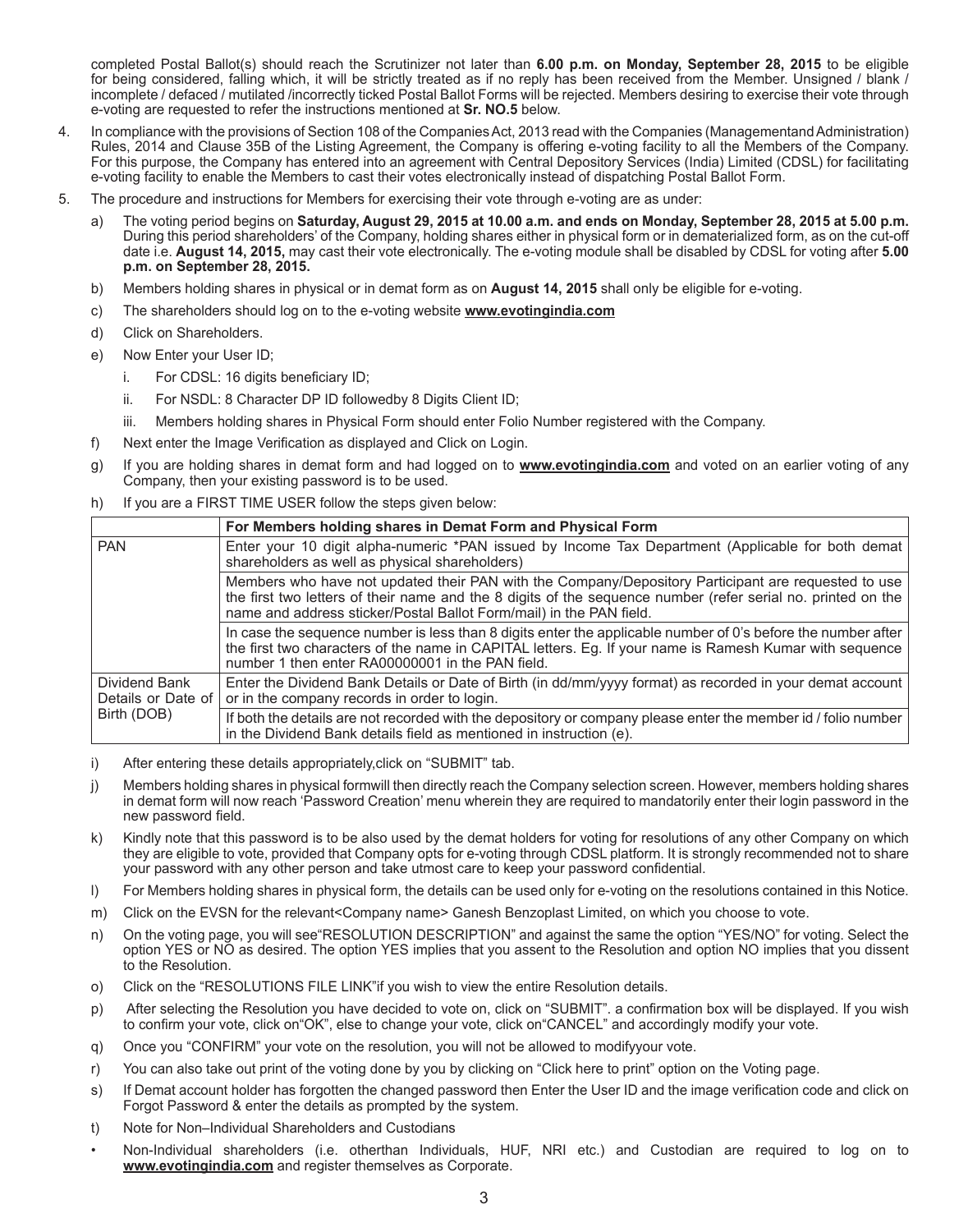- A scanned copy of the Registration Form bearing the stamp and sign of the entity should be emailed to **helpdesk.evoting@ cdslindia.com.**
- After receiving the login details a compliance user should be created using the admin login and password.The Compliance user would be able to link the account(s) for which they wish to vote on.
- The list of accounts should be mailed to **helpdesk.evoting@cdslindia.com** and on approval of the accounts they would be able to cast their vote.
- A scanned copy of the Board Resolution and Power of Attorney (POA) which they have issued in favour of the Custodian, if any, should be uploaded in PDF format in the system for the scrutinizer to verify the same.
- u) In case you have any queries or issues regarding e-voting, you may refer the, Frequently Asked Questions ("FAQs")and e-voting manual available at **www.evotingindia.com**, under help section or write an email to **helpdesk.evoting@cdslindia.com**.
- 6. The Scrutinizer's decision on the validity of the postal ballot will be final and binding.
- 7. All documents referred to in the accompanying notice and the statement pursuant to Section 102 of the Companies Act, 2013 are available for inspection by the members at the Registered office of the Company at Dina Building,First Floor, 53, Maharshi Karve Road, Marine Lines, Mumbai-400 002

## **ANNEXURE TO THE NOTICE**

#### **EXPLANATORY STATEMENT IN RESPECT OF SPECIAL BUSINESSES SET OUT IN THE NOTICE OF POSTAL BALLOT PURSUANT TO THE PROVISION OF SECTION 102 OF THE COMPANIES ACT, 2013 READ WITH RULE 22 OF COMPANIES (MANAGEMENT AND ADMINISTRATION) RULES, 2014**

## **ITEM NO. 1**

The Company is presently engaged in the business of Manufacture of chemicals and liquid storage service provider. Consequent to the proposed deletions of the entire other Objects Clause of the Memorandum of Association, the main objects clause has been suitably modified to include all types of logistic business and further to expand the manufacturing of chemical business. Thus, to explain the existing business more suitably as well as also to cover the other object clause in connection with logistic business and chemical manufacturing business, the Main object clause of MOA is required to be amended.

Pursuant to Section 13 of the Companies Act, 2013 read with Rule 22 of the Companies Management and Administration) Rules, 2014 Board recommends the resolutions as set out in the accompanying Notice for the Approval of the Shareholders of the Company as Special Resolutions.

The Board of Directors of the Company has approved this item in the Board Meeting Held on August 14, 2015 and recommends the resolutions as set out in the accompanying Notice for the Approval of the Shareholders of the Company as Special Resolutions.

None of the Directors, Key Managerial Personnel and relatives thereof is interested or concerned in this proposed resolution except to the extent of their Shareholding in the Company, if any.

## **ITEM NO. 2**

As per the provisions of Section 186 of the Companies Act, 2013, the Board of Directors of a Company can make any loan, investment or give guarantee or provide any security beyond the prescribed ceiling of i) Sixty per cent of the aggregate of the paid-up share capital and free reserves and securities premium account or, ii) Hundred per cent of its free reserves and securities premium account, whichever is more, if special resolution is passed by the members of the Company.

As a measure of achieving greater financial flexibility and to enable optimal financing structure, this permission is souqht pursuant to the provisions of Section 186 of the Companies Act, 2013 to give powers to the Board of Directors or any duly constituted committee thereof, for making further investment, providing loans or give guarantee or provide security in connection with loans to any person or other body corporate including its own subsidiary companies for an amount not exceeding Rs. 500 crores (Rupees Five Hundred Crores). The investment(s), loan(s), guarantee(s) and security (ies), as the case may be, will be made in accordance with the applicable provisions of the Companies Act, 2013 and relevant rules made thereunder. These investments are proposed to be made out of own/surplus funds/internal accruals and or any other sources including borrowings, if necessary, to achieve long term strategic and business objectives. The Board recommends the Resolution at Item No.2 of the Notice for approval of the shareholders by a Special Resolution.

None of the Directors, Key Managerial Personnel and relatives thereof is interested or concerned in this proposed resolution except to the extent of their Shareholding in the Company, if any.

The Directors recommend the aforesaid resolution for the approval by the members as Special Resolution.

Your approval is being sought, either by voting through Physical Postal Ballot or through e-voting process, as the case may be, pursuant to the provisions of Section 110 of the Companies Act, 2013 read with Rule 22 of The Companies (Management and Administration) Rules, 2014 for passing the Special Resolutions under Item No. 1 and 2 as set out in this Notice.

**BY ORDER OF THE BOARD**

**Ekta Dhanda Company Secretary**

**Date: August 14, 2015**

**Regd. Office:** Dina Building, First Floor, 53, Maharshi Karve Road, Marine Lines, Mumbai-400 002. CIN L24200MH1986PLC039836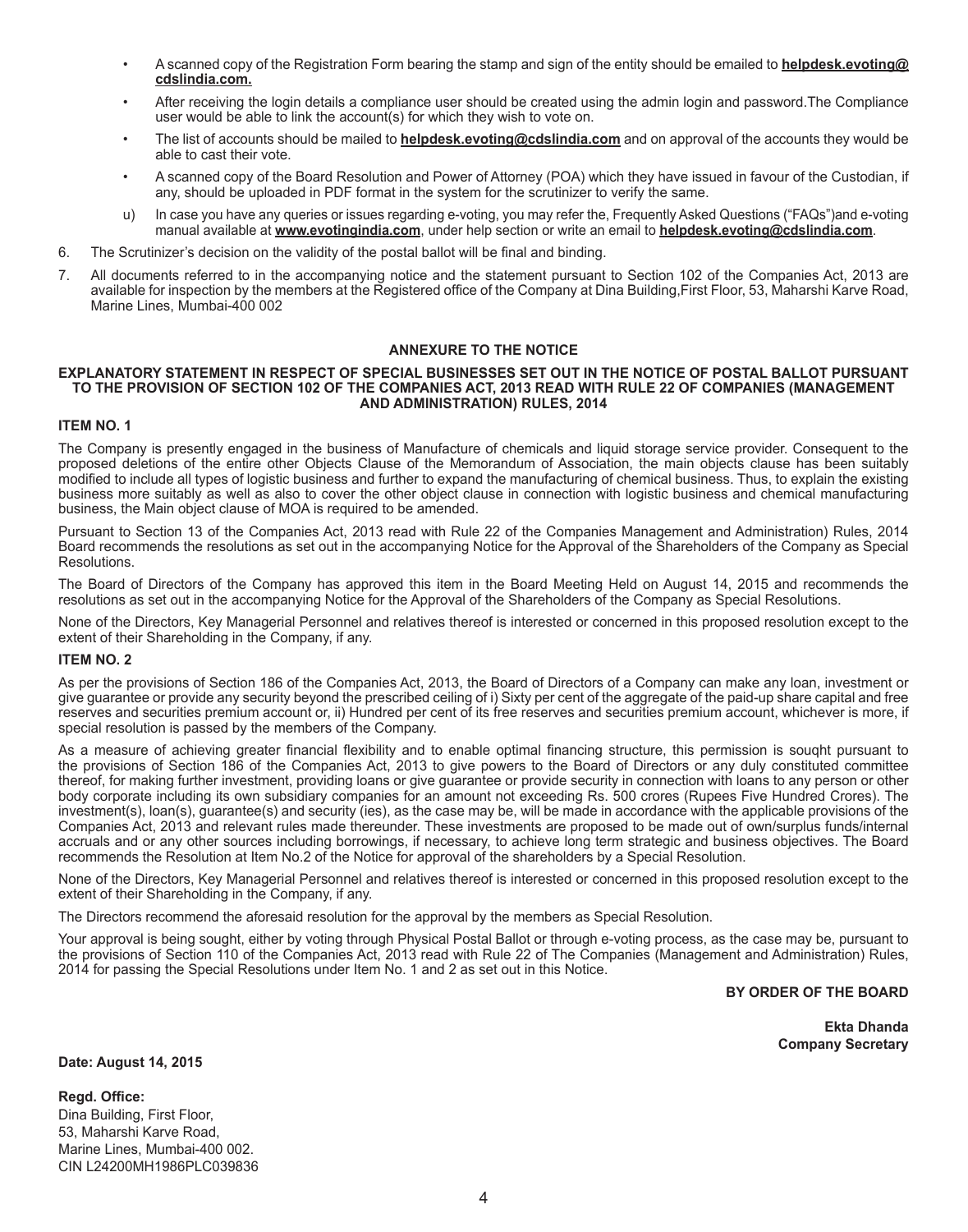

Dina Building, First Floor, 53, Maharshi Karve Road, Marine Lines, Mumbai-400 002.

# **Postal Ballot Form**

**(Please read the instructions printed overleaf carefully before exercising the vote)**

Serial No. 2006. In the contract of the contract of the contract of the Serial No.

- 1 Name & Registered Address of the sole/first named Member/ Beneficial Owner
- 2 Name (s) of the joint holder/ s) (if any)
- 3 Registered Folio No/ Client ID/DP ID No. (Applicable to Members holding shares in dematerialized form)
- 4 Number of Share(s) held
- 5. I/We hereby exercise my/our vote in respect of the Special resolutions to be passed through Postal Ballot for the business stated in the Notice of the Company dated August 14, 2015 by sending my/our assent or dissent to the said Special Resolutions by placing the tick  $(\sqrt{)}$  mark at the appropriate column in the box below:

| <b>Item</b><br>No. | <b>Description</b>                                                                                                                                                                                    | No of Shares<br><b>Voted</b> | I/We assent to the<br><b>Resolution (FOR)</b> | I/We assent to<br>the Resolution<br>(AGAINST) |
|--------------------|-------------------------------------------------------------------------------------------------------------------------------------------------------------------------------------------------------|------------------------------|-----------------------------------------------|-----------------------------------------------|
|                    | Special Resolution Under Section 13 of the<br>Companies Act, 2013 for insertion of New Object<br>Clause in Memorandum of Association of the<br>Company                                                |                              |                                               |                                               |
| 2                  | Special Resolution Under Section 186 of the<br>Companies Act, 2013 for seeking approval for<br>making investments, giving loans and providing<br>securities to any person/s and/or Bodies Corporate/s |                              |                                               |                                               |

 $\mathcal{L}=\mathcal{L}$  , we have the set of the set of the set of the set of the set of the set of the set of the set of the set of the set of the set of the set of the set of the set of the set of the set of the set of the set o Signature of Member

Place: Date:

# **ELECTRONIC VOTING PARTICULARS**

| <b>EVSN (Electronic Voting Sequence Number)</b> | "Default PAN" |
|-------------------------------------------------|---------------|
|                                                 |               |

Notes: 1. Last Date for receipt of Postal Ballot Formby the Scrutinizer is September 28, 2015.

2. If the voting rights are exercised electronically, there is no need to use the form.

*• Only Members who have not updated their PAN with the Company / Depository Participant shall use default PAN in the PAN field.*